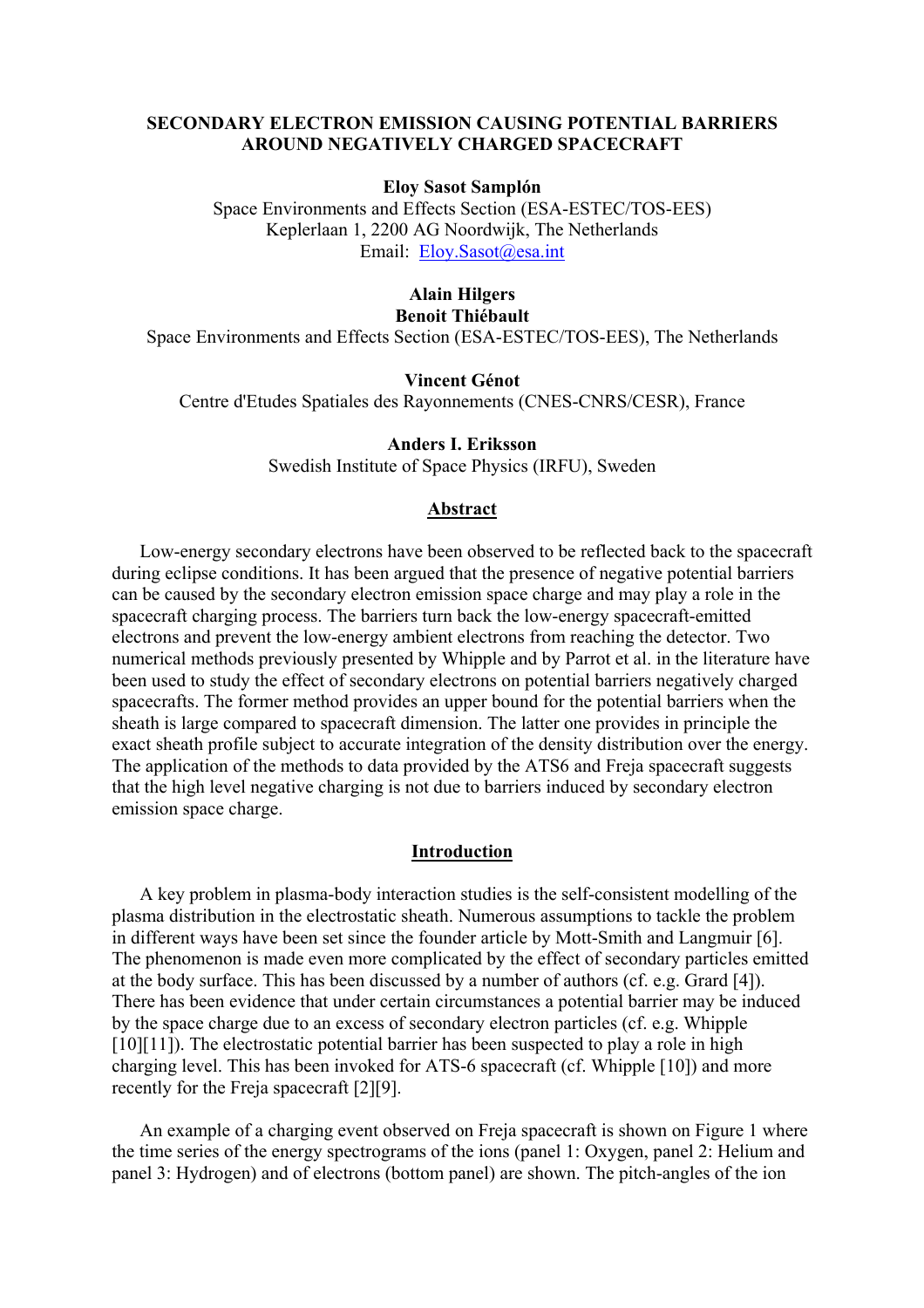and electron detectors are shown respectively in panel 4 and 6. In panel 5 the integrated flux of electrons in a broad energy range is shown. The charging event can be monitored via the acceleration of ions seen for all species between 17:00 and 18:20 UT. Beyond 18:20 the spacecraft acceleration signature is unclear due to the overlap with other high energy ion phenomena probably of natural origin. When no energetic ions are seen one can observe the usual feature of ram ion flux with energy corresponding to the relative velocity of the spacecraft with respect to the plasma.



## **Figure 1. Time series plot of Freja particle measurements during a high level charging event [8].**

Such a high charging level is relatively rare on Freja. The examination of 2 years of data (~7000 orbits) by Wahlund et al. [9] has identified about 170 charging events with negative potential below –10 V during auroral arc crossings. About 40 exhibited a potential lower than  $-100$  V and 5 of the order of  $-1000$  V.

The total distribution of the values of the potential for these events is shown in Figure 2 below. It must be noted that Freja manufacturers made use of material coating that are known to alleviate charging (especially ITO and cover glasses) therefore when –10 V was observed on Freja another spacecraft could have experienced a much more negative potential in the same environment.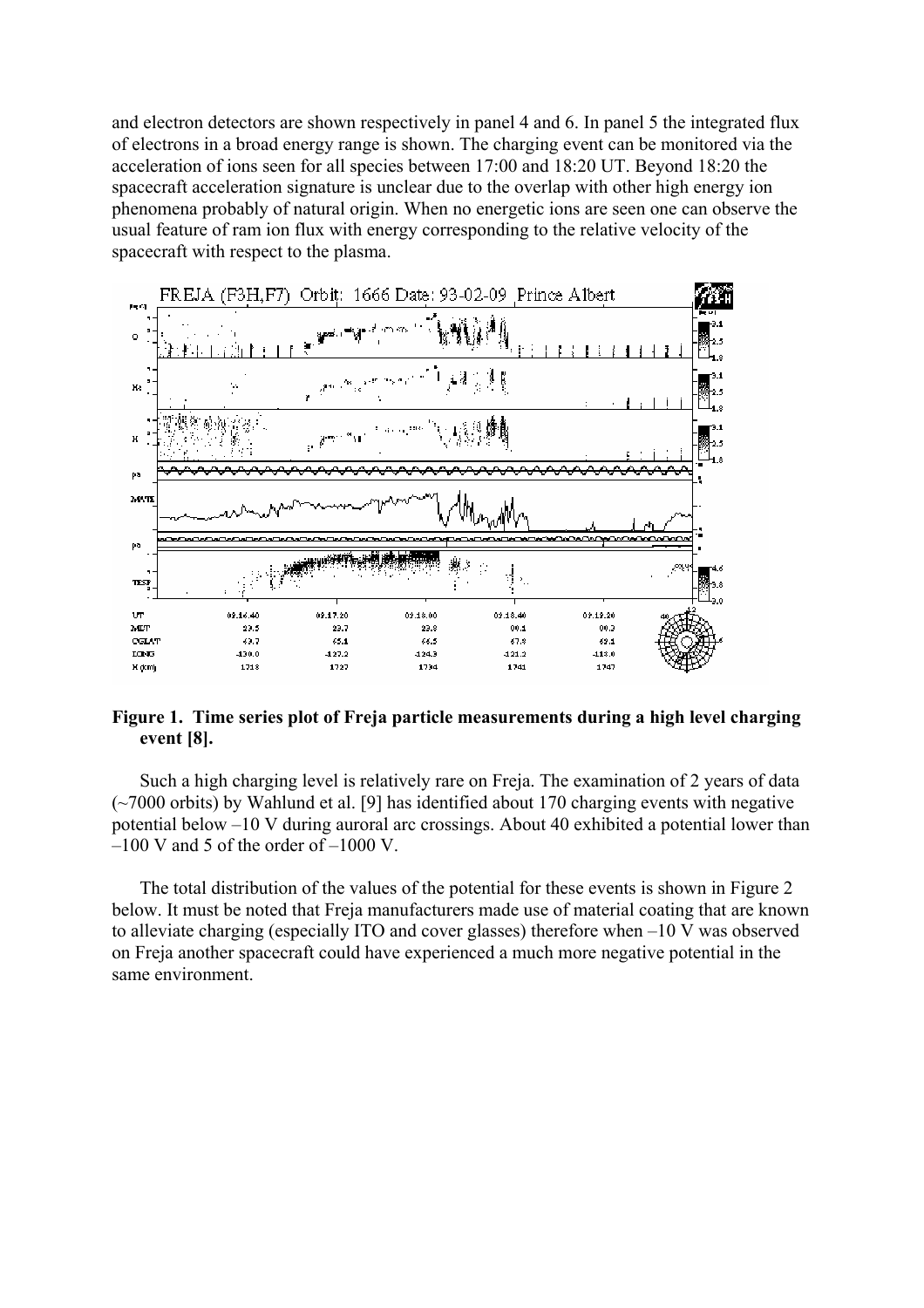#### Charging Level of FREJA Charging Events



**Figure 2. Distribution of observed charging events of Freja for potential below –10 V (from Wahlund et al. [9]).** 

An unresolved problem yet is how such very high level negative charging events are possible on Freja despite the presence of all the materials with high secondary electron emission yield which are grounded to the spacecraft structure. So far all attempts to reproduce this charging level taking into account the expected secondary electron emission have failed [2]. Three main effects have been proposed to block secondary electron emission and therefore reach high level negative charging: (1) the effect of the magnetic field parallel to electron-emissive surfaces, or the effect of a negative potential barrier either due to (2) differential charging or due to (3) the negative space charge of the secondary electrons. To check the influence of the first effect, a correlation of the level of charging with the angle of the spacecraft spin axis with respect to the ambient magnetic field had been sought but no correlation were found [9]. The second effect may occur will operate if significant surfaces with low secondary electron emission and low surface conductivity existed. However, the existence of such surfaces on Freja has not been identified yet [2]. The third effect which had not been investigated so far is the subject of the current study.

In this paper two methods for assessing the level of a potential barrier are used to investigate the applicability of such mechanism to Freja charging process. It is concluded that no significant space charge induced potential barriers may have played a role in Freja high level charging.

#### **Methods of Barrier Level Assessment**

In this paper one uses numerical approaches which have been developed in the past and published in the literature by Parrot et al. [7] and Whipple [10]. The unperturbed ambient plasma, composed of primary electrons, ions and secondary emitted electrons is assumed to be collisionless and Maxwellian. Plasma conditions are taken independent of time and not influenced by magnetic fields. Both methods solve the system of Vlasov-Poisson equations around a sphere equipotentially charged and therefore apply in principle to spherically symmetric problems.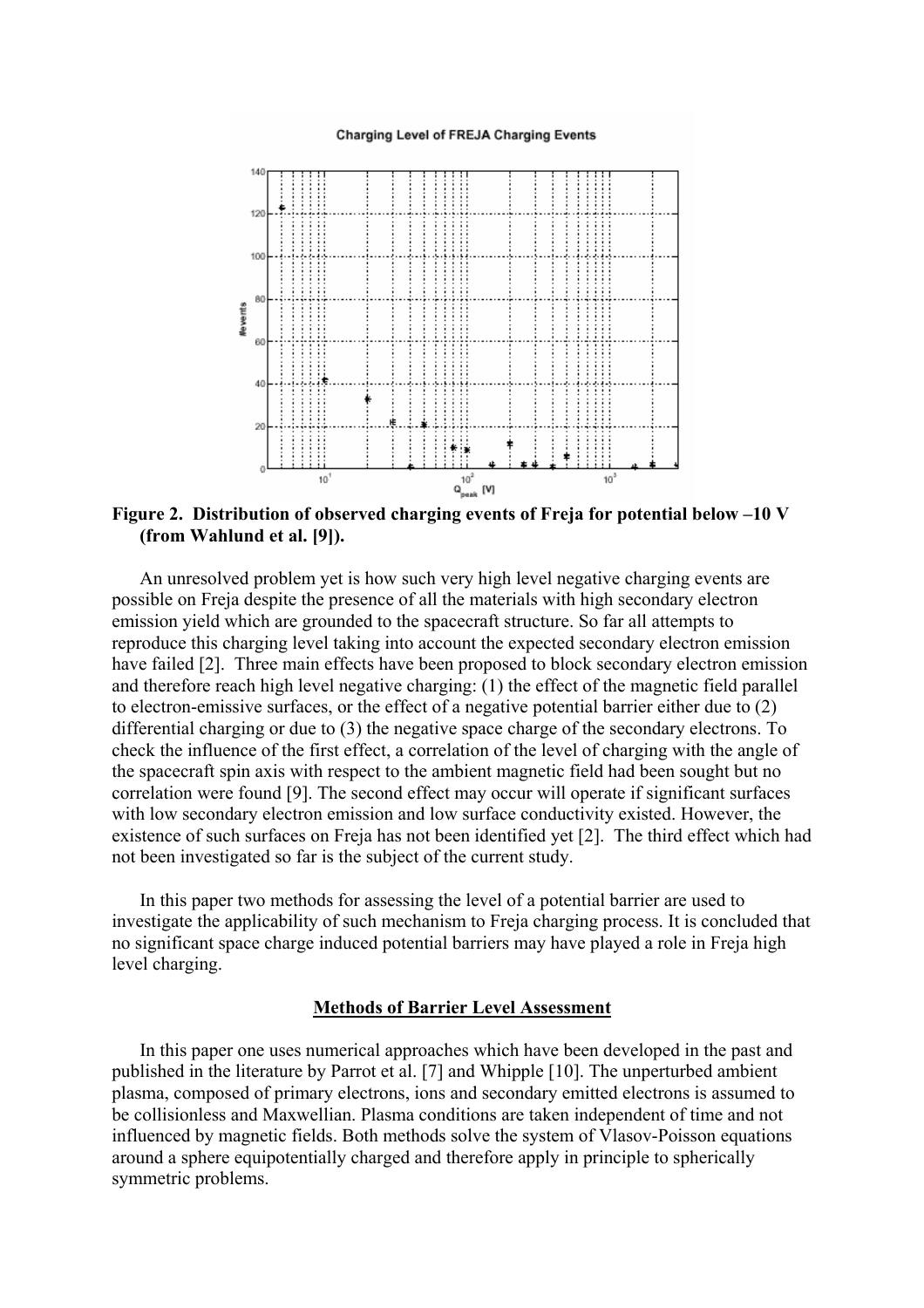The Vlasov-Poisson system of equations in spherical symmetry can be written as follows

$$
V_i.\nabla f_i - q_i \nabla \Phi.\nabla_p f_i = 0
$$

$$
\Delta_R \Phi(R) = -\frac{\rho(R)}{\epsilon_0}
$$

Where *V* is the particle velocity, *f* is the particle distribution function in speed,  $\rho$  is the particle density,  $\Phi$  is the electrostatic potential, *R* is the radial distance, and  $\Delta_R$  is the Laplacian in spherical coordinate for spherical symmetry. The density of various species is determined by counting particles accessible in each relevant phase and space domain. Two formulations have been proposed to count the particles: the Effective Potential and the Turning Point methods.

#### **Effective Potential Method**

The effective potential formulation (Bernstein and Rabinowitz [1]) has been used by Whipple [10] to analytically solve the Vlasov equation in the *E-J²* domain under the hypothesis of a very large Debye length compared to the spacecraft dimension. The particle counting in phase space is based on the fact that the energy *E* must be greater than the effective potential *U* for radial motion for the trajectories to exist:

$$
E > U = q \cdot \phi + \frac{J^2}{2 \cdot m \cdot R^2}
$$

Where *U* is the effective potential,  $\phi$  is the electrostatic potential, *q* and *m* the charge and mass of the particle, *R* the distance from the probe and *J* the angular momentum of the particle. Particle densities at any point are given by an integral over velocities. Assuming spherical symmetry, they can be transformed into an integral over *E* and *J².* The result for secondary particles density *n* are, if Maxwelian distributions for both plasma and emitted electrons are assumed:

$$
\frac{n}{n_0} = \frac{e^{\phi_S}}{2\pi^{1/2}x^2} \cdot \iint \frac{w \cdot e^{-E} \cdot dE \cdot dJ^2}{(E - \phi - J^2 / x^2)^{1/2}}
$$

Where  $n_0$  is the nominal secondary particles density, x is the radial spatial variable (scaled to the satellite radius),  $\phi_s$  is the satellite potential and *w* is a weight value which has the value unity in regions where only one-way trajectories are possible and has the value 2 in regions where particles from a given source can be going in both directions. The applicability of Maxwellian distribution for secondary electrons has been discussed by e.g., Grard [4].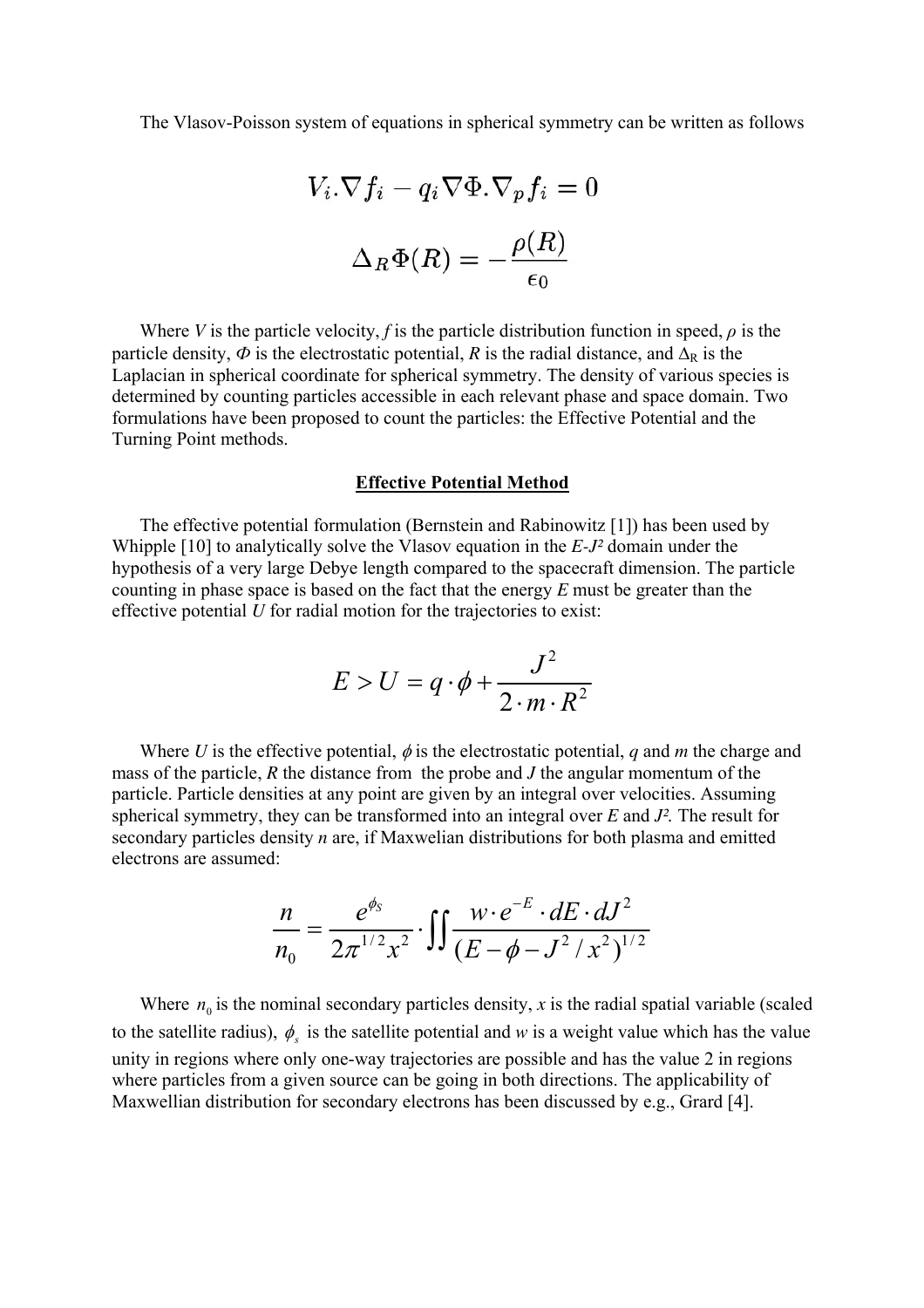Whipple [10] used the above equation with an approximation of the boundary of the particle trajectories (cf. Figure 3) in the *E-J²* domain. He developed a numerical scheme to find out an upper bound of the value of the potential barrier in a given plasma environment.



**Figure 3. Orbit classification using the effective potential formulation** 

### **Turning Point Formulation Method**

The turning point formulation described by Parrot et al. [7] and also by Thiébault et al. [8] is based upon the study of the possible particles orbits in the *r-J²* phase space to solve the Vlasov equation for a given potential profile. The Vlasov-Poisson system is then solved iteratively by under-relaxation.

This has been validated for the application of sheath modelling in presence of secondary electron by Thiébault et al. [8] by comparison with a 3D Particle-In-Cell (PIC) code developed by Forest et al. [3]. The main limitation of the turning point approach is that the full solution is obtained via a numerical integration over the particles energies which is very demanding in terms of computing time.

# **Application of the Turning Point Method to ATS-6**

The effective potential method was further applied by Whipple to the ATS-6 satellite data for which a potential barrier had been observed thanks to the identification of a knee in the electron spectra [11]. The various plasma and potential values deduced from the ATS-6 satellite data by Whipple [10] for 4 events where potential barriers were identified are shown in Table 1.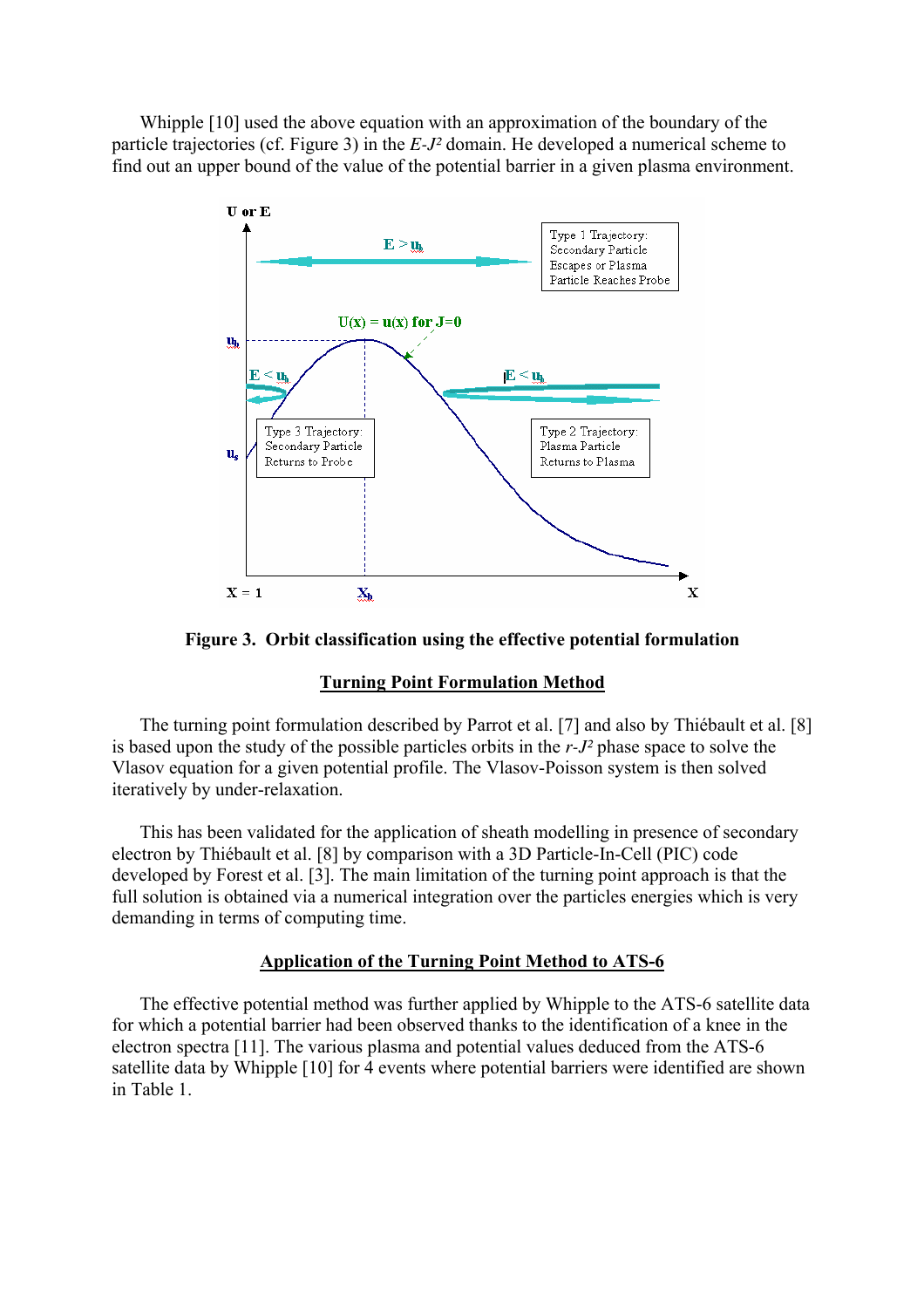|                | <b>Nph</b><br>(p/cc) | Ne/Ni<br>(p/cc) | Tph<br>$\rm(eV)$ | Te<br>$\rm(eV)$ | Ti<br>(eV) | <b>Vsat</b><br>W | $\lambda$ e<br>(m) | λph<br>(m) |
|----------------|----------------------|-----------------|------------------|-----------------|------------|------------------|--------------------|------------|
| <b>Day 198</b> | 10.3                 | 0.2             | 4.9              | 65              |            | $-20$            | 36.79              | 5.2        |
| <b>Day 199</b> | 90                   |                 |                  | 32              | 10         |                  | 9.59               |            |
| <b>Day 204</b> | 200                  | 90              | - 9              | 14.5            | 3.5        | $-2$             | 1.08               | 0.73       |
| <b>Day 273</b> | 0.4                  |                 | O                | 320             | 650        | $-2000$          | 4.41               | 29.4       |

**Table 1. Plasma parameters derived from ATS-6 data by Whipple [10].** 

For each event three estimates of the potential barrier magnitude are available and are reported in Table 2 under the columns labelled **E**, **W**, and **P** which stand respectively for the **E**xperimental estimate of the potential barrier observed on ATS-6 data, an estimate of an **U**pper bound of the potential barrier based on the effective potential method, and the theoretical **P**rediction of the barrier based on the turning point formulation. In this table Vmin stands for the minimum of the potential while Vdiff is equal to Vsat-Vmin. The two first estimates were provided by Whipple [10] while the later one is provided by this study. An example of potential profile computed for day 204 is shown on Figure 4.

**Table 2. Experimental, Upper bound and turning point method estimates.** 

| <b>Potential</b> | <b>Day 198</b> |      |   | <b>Day 199</b> |     |      | <b>Day 204</b> |  |      | <b>Day 273</b> |      |      |
|------------------|----------------|------|---|----------------|-----|------|----------------|--|------|----------------|------|------|
| W                | ப              |      | D |                |     | D    | E              |  | D    |                |      |      |
| -Vsat            |                |      |   |                |     |      |                |  |      | 2000           |      |      |
| -Vmin            | 60             | 24.6 |   |                | 6.2 | 3.82 | 10             |  | 2.47 |                | 2000 | 2000 |
| Vdiff            | 40             | 4.6  |   |                | 6.2 | .82  | 8              |  | 0.47 | 50             |      |      |



# **Figure 4. Potential barrier for ATS during the charging event of day 204 computed with the turning point method.**

The upper bound and the exact prediction are consistent with each other. It can be noted that during day 198 the turning point formulation method even indicates that no potential barrier exists which is a significative refinement compared to the upper bound estimate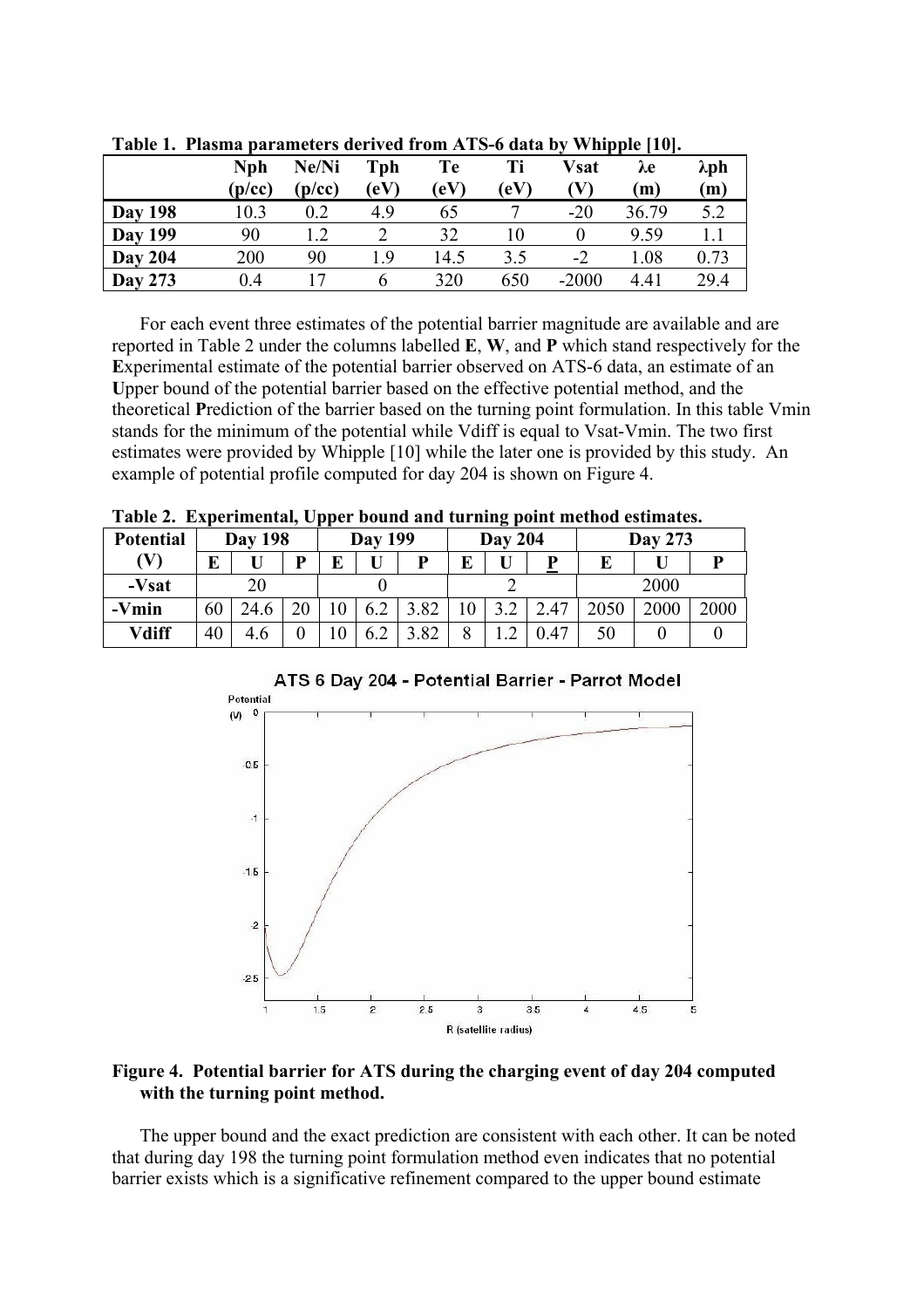method. In all cases, however, the theoretical predictions and upper bound estimates are both significantly lower than the observed barrier. This is interpreted as an impossibility that the potential barrier actually observed is due to the secondary electron space charge.

### **Application to Freja Charging Events**

Freja, which was on a low altitude polar orbit, encountered a somewhat different environment than ATS-6, which was on a geosynchonous orbit. The main difference during the charging events was especially the much higher background plasma density observed on Freja. The turning point formulation method and the upper bound estimate method have been used to derive an estimate of a possible potential barrier around Freja spacecraft during four well identified charging events. The environmental data and the spacecraft potential for each of these events have been derived from the data. The flux of secondary particle was chosen such as to remain in a realistic range but favouring the occurrence of negative electrostatic barrier. In all cases, no barrier could be found. A parametric study has been performed to find out the range of parameters for which barriers would occur on Freja. It was found that barrier would not occur for spacecraft potential lower than  $-7$  Volts. We can therefore conclude that a secondary electron induced potential barrier is very unlikely to play a role in the process of high level charging observed on Freja.

# **Conclusion**

The application of the turning point formulation to the modelling of electrostatic sheath has improved the prediction of secondary electrons induced potential barriers compared to previous studies. With this method the prediction made by Whipple of an upper bound of the expected secondary electron induced potential barrier has been refined. The conclusions of Whipple, however, remain unchanged. Applied to Freja, the turning point method shows that secondary electrons seem not to be causing potential barriers when the spacecraft is beyond a few volts negative in the polar region, where the density is relatively high (a few tens of particles per cc). Therefore, secondary electron induced potential barrier is unlikely to be involved in the building process of high level negative charging observed on Freja. Other aspects of the secondary electron emission process will have to be taken into account in order to explain the highly negative Freja charging events. This might still be due to differential charging effects although the reason for it is not understood yet. It must be also noted that certain characteristics of the secondary electron emission properties may not be well modelled yet and these could significantly affect the charging level too.

### **Acknowledgments**

This study has been performed in the frame of the Spacecraft Plasma Interaction Network in Europe (SPINE) activities (cf. www.spis.org). We acknowledge useful discussions with the participants of the  $5<sup>th</sup>$  SPINE workshop and especially of the working group on surface plasma interactions lead by M-L. Fille.